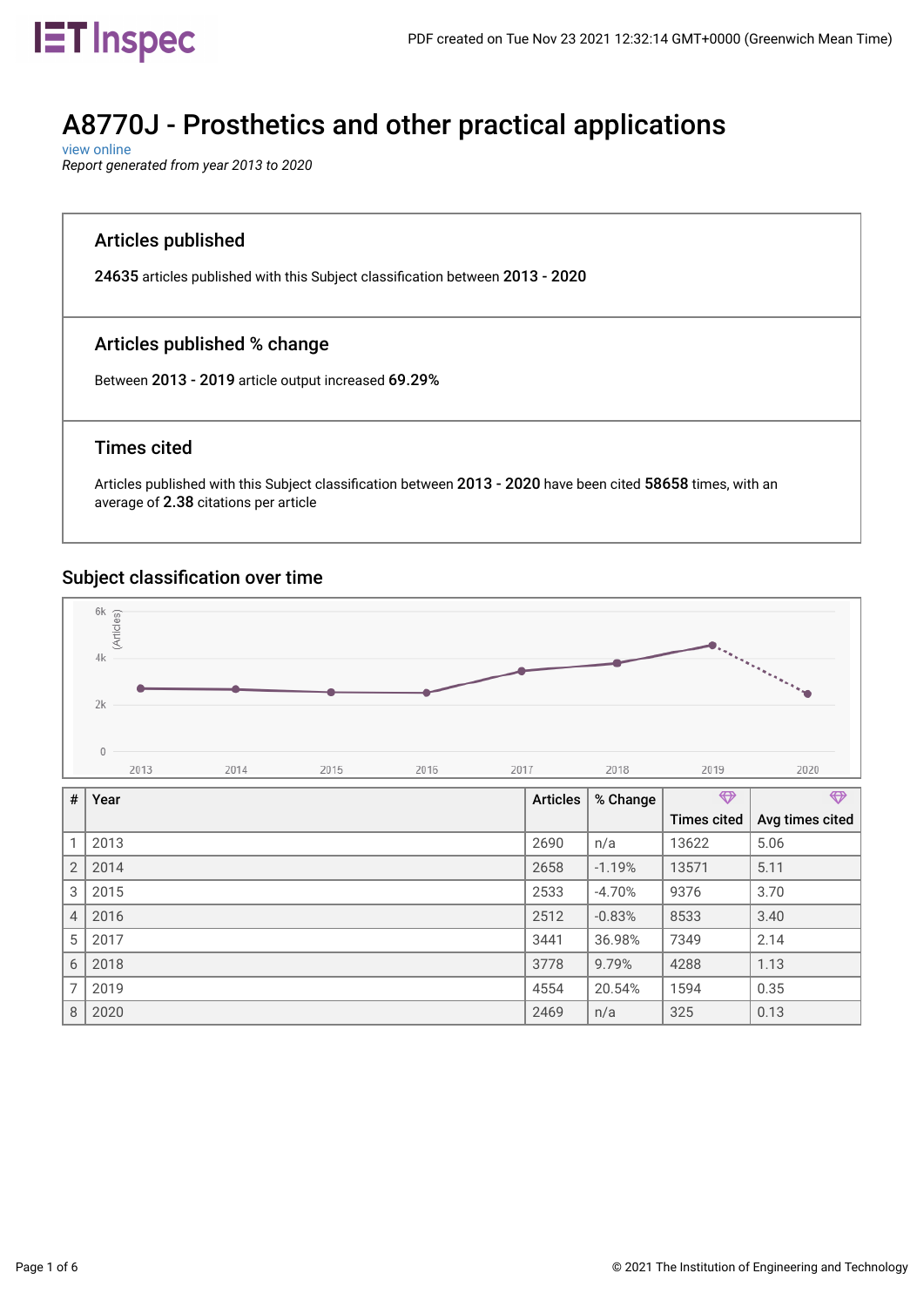

### Co-occurring concepts

| $\#$           | <b>Controlled terms</b>                                                                                          | <b>Articles</b> |
|----------------|------------------------------------------------------------------------------------------------------------------|-----------------|
| 1              | prosthetics                                                                                                      | 16852           |
| $\overline{2}$ | biomedical materials                                                                                             | 8594            |
| 3              | bone                                                                                                             | 6366            |
| 4              | biomechanics                                                                                                     | 5612            |
| 5              | cellular biophysics                                                                                              | 5068            |
| 6              | orthopaedics                                                                                                     | 3598            |
| $\overline{7}$ | tissue engineering                                                                                               | 2882            |
| 8              | diseases                                                                                                         | 2713            |
| 9              | neurophysiology                                                                                                  | 2699            |
| 10             | surgery                                                                                                          | 2279            |
| 11             | dentistry                                                                                                        | 2231            |
| 12             | medical signal processing                                                                                        | 2063            |
| 13             | biological tissues                                                                                               | 1911            |
| 14             | finite element analysis                                                                                          | 1878            |
| 15             | polymers                                                                                                         | 1874            |
| 16             | biomedical electrodes                                                                                            | 1809            |
| 17             | nanomedicine                                                                                                     | 1805            |
| 18             | proteins                                                                                                         | 1801            |
| 19             | molecular biophysics                                                                                             | 1795            |
| 20             | bioceramics                                                                                                      | 1790            |
|                | $T_{\text{eff}}$ $\downarrow$ $\downarrow$ $\downarrow$ $\downarrow$ $\uparrow$ $\uparrow$ $\uparrow$ $\uparrow$ |                 |

*Total terms : 3772*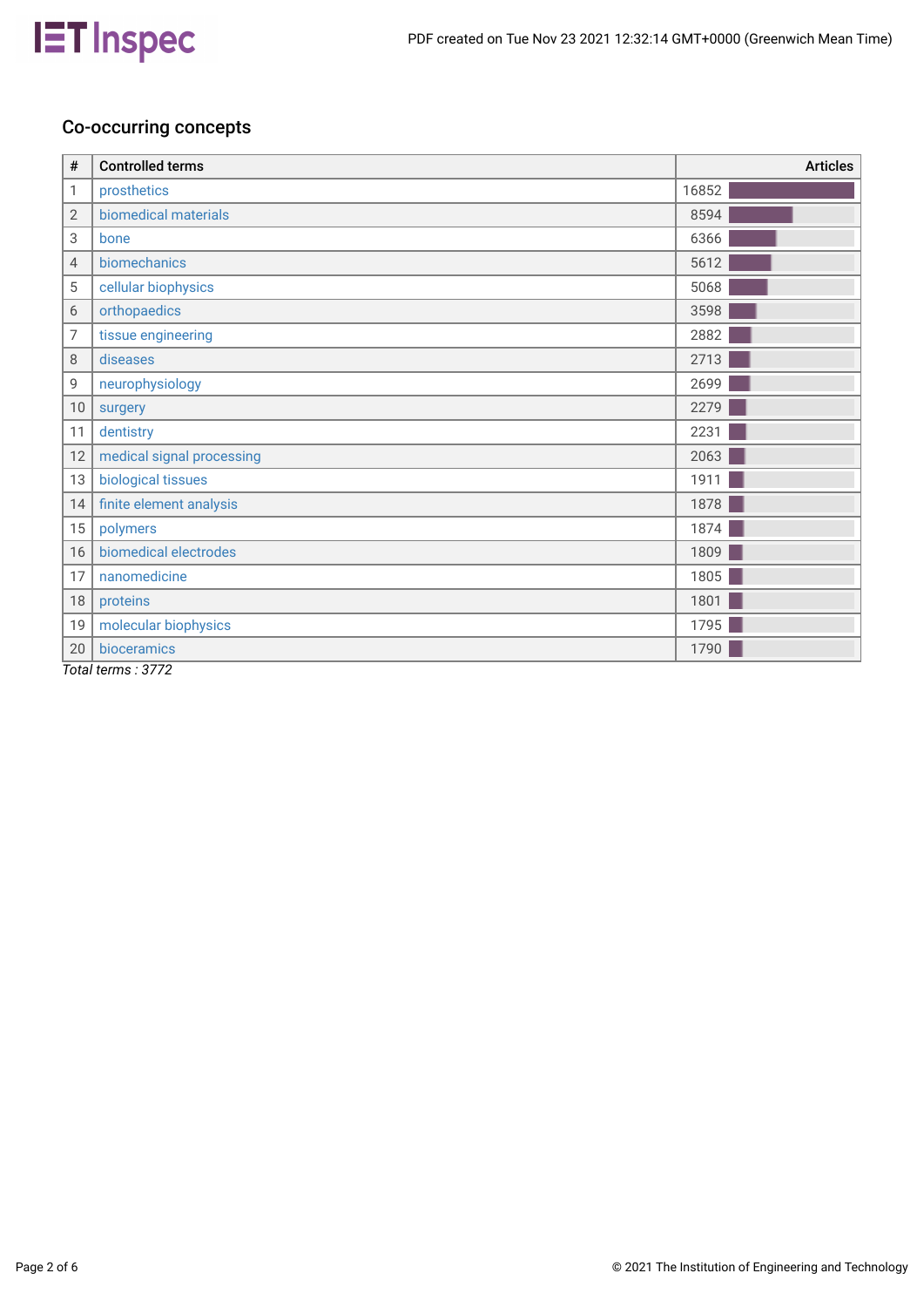

| #  | <b>Subject classifications</b>                                                 | <b>Articles</b> |
|----|--------------------------------------------------------------------------------|-----------------|
| 1  | A8770 - Biomedical engineering                                                 | 24635           |
| 2  | A8700 - Biophysics, medical physics, and biomedical engineering                | 24635           |
| 3  | A8000 - Cross-disciplinary physics and related areas of science and technology | 24635           |
| 4  | B7000 - Instrumentation and special applications                               | 19359           |
| 5  | B7500 - Medical physics and biomedical engineering                             | 19340           |
| 6  | B7520 - Patient care and treatment                                             | 19053           |
| 7  | <b>B7520E</b> - Prosthetics and orthotics                                      | 17972           |
| 8  | A8770M - Biomedical materials                                                  | 10158           |
| 9  | B7510 - Biomedical measurement and imaging                                     | 6966            |
| 10 | A8745 - Biomechanics, biorheology, biological fluid dynamics                   | 6662            |
| 11 | A8100 - Materials science                                                      | 6136            |
| 12 | C7000 - Computer applications                                                  | 5542            |
| 13 | C7300 - Natural sciences computing                                             | 5273            |
| 14 | C7330 - Biology and medical computing                                          | 5268            |
| 15 | A6000 - Condensed matter: structure, thermal and mechanical properties         | 5185            |
| 16 | A8725 - Cellular biophysics                                                    | 4901            |
| 17 | A8770G - Patient care and treatment                                            | 4792            |
| 18 | <b>B6000 - Communications</b>                                                  | 4533            |
| 19 | A8730 - Biophysics of neurophysiological processes                             | 4336            |
| 20 | A0000 - General                                                                | 4237            |
|    | Total codes : 1490                                                             |                 |

### Top organisations

| $\#$            | Organisations                                                                 | <b>Articles</b> |
|-----------------|-------------------------------------------------------------------------------|-----------------|
| 1               | Shanghai Jiao Tong University<br>Shanghai, China<br>academic                  | 378             |
| $\overline{2}$  | <b>Peking University</b><br>Beijing, China<br>academic                        | 195             |
| 3               | <b>Tsinghua University</b><br>Beijing, China<br>academic                      | 191             |
| $\overline{4}$  | <b>National University of Singapore</b><br>Singapore, Singapore<br>academic   | 181             |
| 5               | <b>Seoul National University</b><br>Gwanak-gu, South Korea<br>academic        | 181             |
| 6               | <b>Sichuan University</b><br>Chengdu, China<br>academic                       | 172             |
| 7               | Ecole Polytechnique Federale de Lausanne<br>Lausanne, Switzerland<br>academic | 169             |
| 8               | <b>Imperial College London</b><br>London, UK<br>academic                      | 166             |
| 9               | <b>Universitat Rostock</b><br>Rostock, Germany<br>academic                    | 164             |
| 10 <sup>°</sup> | <b>University College London</b><br>London, UK<br>academic                    | 159             |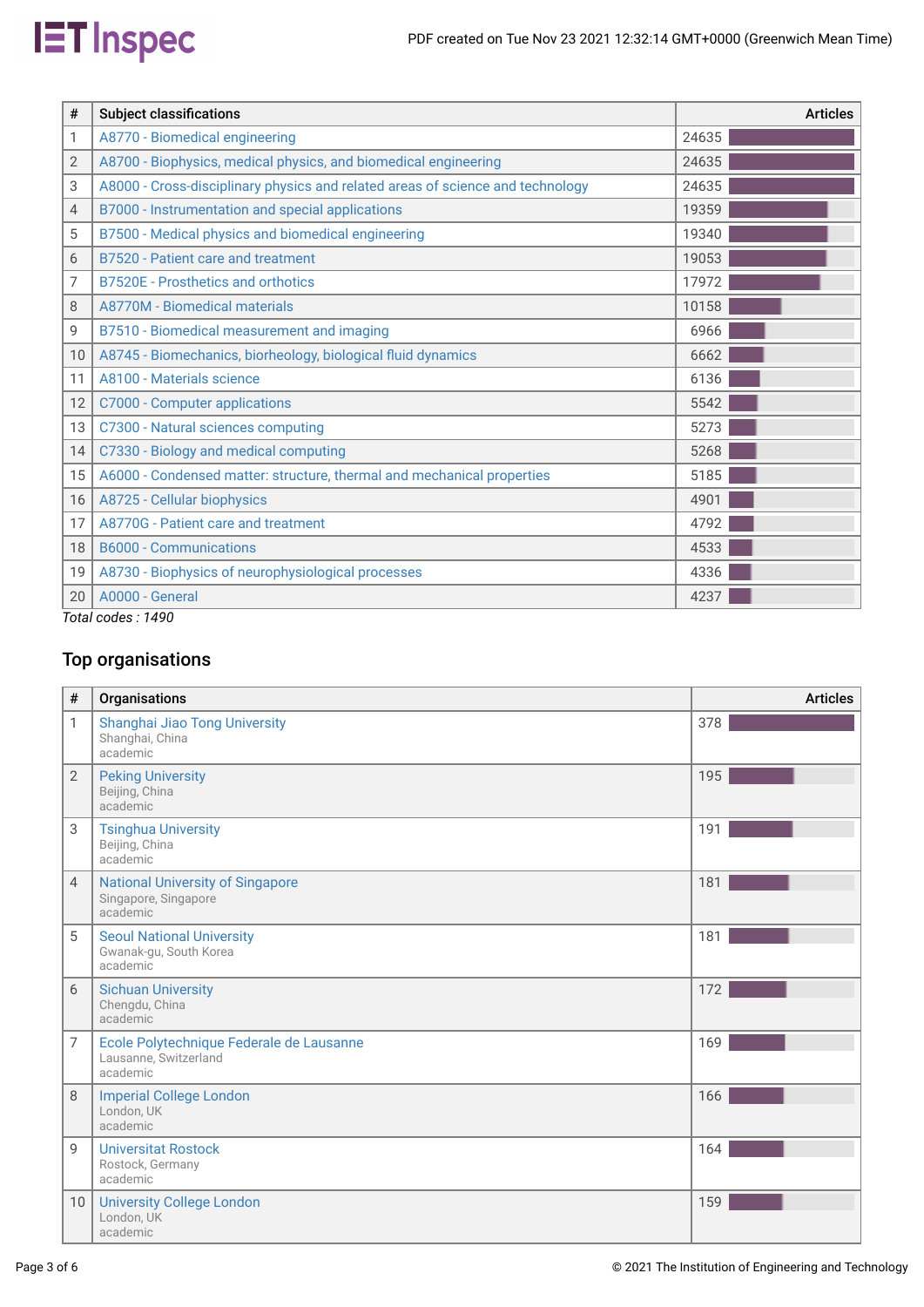# **IET** Inspec

| #               | Organisations                                                                      | <b>Articles</b> |
|-----------------|------------------------------------------------------------------------------------|-----------------|
| 11              | <b>University of Pittsburgh</b><br>Pittsburgh, USA<br>academic                     | 156             |
| 12              | <b>Harvard University</b><br>Cambridge, USA<br>academic                            | 149             |
| 13              | <b>Georgia Institute of Technology</b><br>Atlanta, USA<br>academic                 | 148             |
| 14              | <b>Johns Hopkins University</b><br>Baltimore, USA<br>academic                      | 146             |
| 15 <sup>1</sup> | <b>Northwestern University</b><br>Evanston, USA<br>academic                        | 145             |
| 16              | <b>Stanford University</b><br>Stanford, USA<br>academic                            | 145             |
| 17              | <b>University of Michigan</b><br>Ann Arbor, USA<br>academic                        | 145             |
| 18              | Xi'an Jiaotong University<br>Xi'an, China<br>academic                              | 139             |
| 19              | <b>University of New South Wales</b><br>Sydney, Australia<br>academic              | 138             |
| 20              | Rheinisch Westfalische Technische Hochschule Aachen<br>Aachen, Germany<br>academic | 137             |

*Total organisations : 4544*

### Journals

| #  | Journal                                                                                                | <b>Articles</b> |
|----|--------------------------------------------------------------------------------------------------------|-----------------|
| 1  | Materials Science and Engineering: C (Materials for Biological Applications)                           | 800             |
| 2  | Acta Biomaterialia                                                                                     | 615             |
| 3  | <b>Biomaterials</b>                                                                                    | 384             |
| 4  | Journal of Biomechanics                                                                                | 352             |
| 5  | Materials                                                                                              | 345             |
| 6  | IEEE Transactions on Neural Systems and Rehabilitation Engineering                                     | 339             |
| 7  | Proceedings of the Institution of Mechanical Engineers, Part H (Journal of Engineering in<br>Medicine) | 313             |
| 8  | IOP Conference Series: Materials Science and Engineering                                               | 310             |
| 9  | Journal of Biomedical Materials Research Part B: Applied Biomaterials                                  | 305             |
| 10 | Journal of Neural Engineering                                                                          | 300             |
| 11 | AIP Conference Proceedings                                                                             | 263             |
| 12 | Medical Engineering & Physics                                                                          | 255             |
| 13 | Journal of Materials Science: Materials in Medicine                                                    | 244             |
| 14 | Proceedings of SPIE                                                                                    | 241             |
| 15 | <b>Key Engineering Materials</b>                                                                       | 235             |
| 16 | Proceedings of SPIE - Progress in Biomedical Optics and Imaging                                        | 235             |
| 17 | Journal of Materials Chemistry B                                                                       | 224             |
| 18 | Journal of Physics: Conference Series                                                                  | 208             |
| 19 | Journal of the Mechanical Behavior of Biomedical Materials                                             | 208             |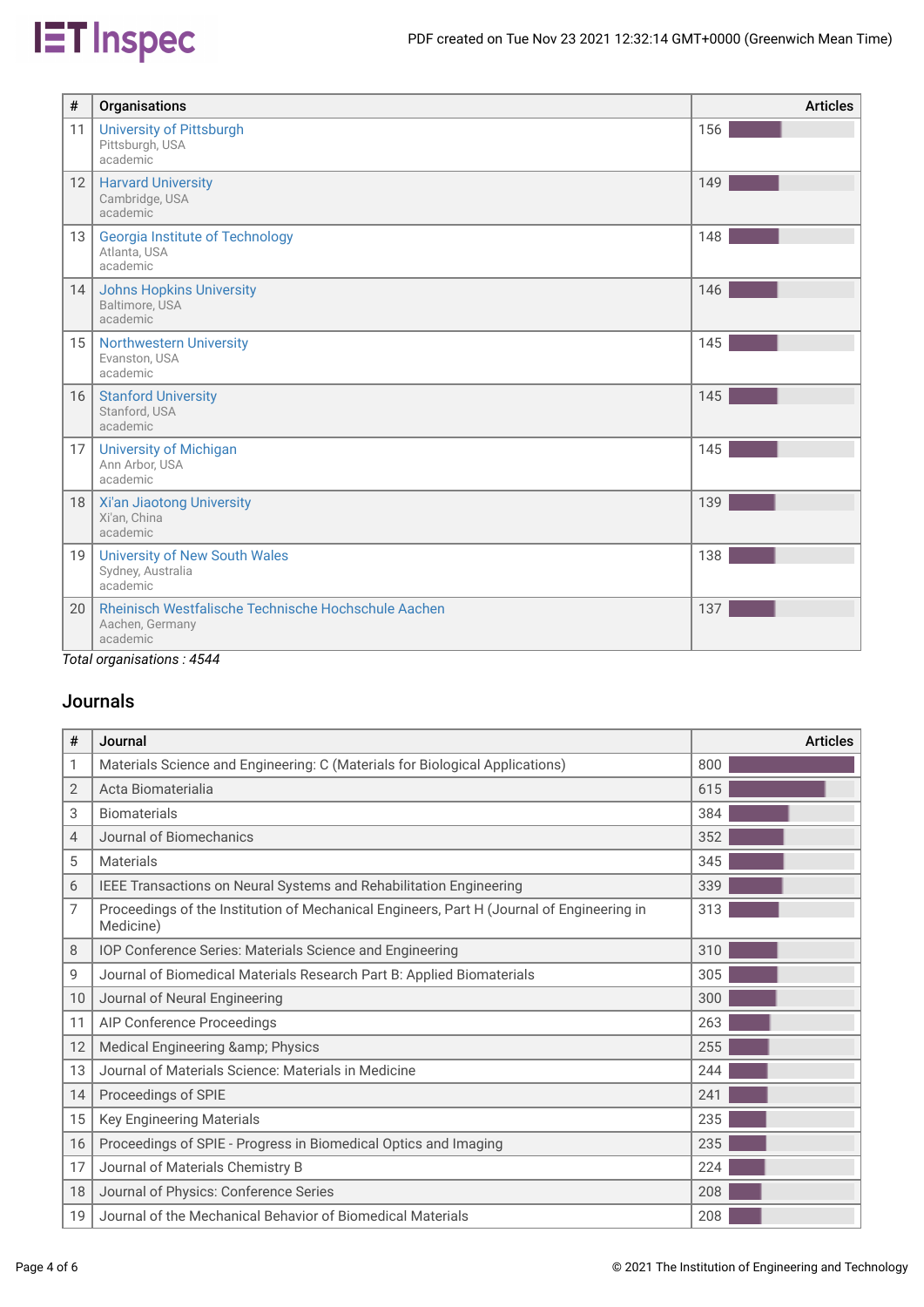## **IET** Inspec

| #  | Journal                          | <b>Articles</b> |
|----|----------------------------------|-----------------|
| 20 | Annals of Biomedical Engineering | 206             |

*Total journals : 1338*

### Conferences

| #              | Conference                                                                                                               | <b>Articles</b> |
|----------------|--------------------------------------------------------------------------------------------------------------------------|-----------------|
| 1              | 2014 36th Annual International Conference of the IEEE Engineering in Medicine and Biology<br>Society (EMBC)              | 151             |
| $\overline{2}$ | 2013 35th Annual International Conference of the IEEE Engineering in Medicine and Biology<br>Society (EMBC)              | 147             |
| 3              | 2015 37th Annual International Conference of the IEEE Engineering in Medicine and Biology<br>Society (EMBC). Proceedings | 137             |
| 4              | 2016 38th Annual International Conference of the IEEE Engineering in Medicine and Biology<br>Society (EMBC)              | 129             |
| 5              | 2018 40th Annual International Conference of the IEEE Engineering in Medicine and Biology<br>Society (EMBC)              | 120             |
| 6              | 2020 42nd Annual International Conference of the IEEE Engineering in Medicine & Biology<br>Society (EMBC)                | 112             |
| 7              | 2019 41st Annual International Conference of the IEEE Engineering in Medicine and Biology<br>Society (EMBC)              | 107             |
| 8              | 2017 International Conference on Rehabilitation Robotics (ICORR)                                                         | 94              |
| 9              | 2017 39th Annual International Conference of the IEEE Engineering in Medicine and Biology<br>Society (EMBC)              | 72              |
| 10             | 2013 6th International IEEE/EMBS Conference on Neural Engineering (NER 2013)                                             | 67              |
| 11             | 2019 IEEE 16th International Conference on Rehabilitation Robotics (ICORR)                                               | 59              |
| 12             | 2015 7th International IEEE/EMBS Conference on Neural Engineering (NER). Proceedings                                     | 57              |
| 13             | 2018 7th IEEE International Conference on Biomedical Robotics and Biomechatronics (Biorob)                               | 52              |
| 14             | 2020 8th IEEE RAS/EMBS International Conference for Biomedical Robotics and<br>Biomechatronics (BioRob)                  | 46              |
| 15             | 2019 9th International IEEE/EMBS Conference on Neural Engineering (NER)                                                  | 45              |
| 16             | 2014 IEEE Biomedical Circuits and Systems Conference (BioCAS). Proceedings                                               | 38              |
| 17             | 2017 IEEE Biomedical Circuits and Systems Conference (BioCAS)                                                            | 31              |
| 18             | 2017 8th International IEEE/EMBS Conference on Neural Engineering (NER)                                                  | 29              |
| 19             | 2014 40th Annual Northeast Bioengineering Conference (NEBEC)                                                             | 27              |
| 20             | 2018 IEEE Biomedical Circuits and Systems Conference (BioCAS)                                                            | 25              |

*Total conferences : 2301*

### Related controlled terms

| $\#$           | <b>Controlled terms</b> | <b>Articles</b> |
|----------------|-------------------------|-----------------|
| 1              | prosthetics             | 16852           |
| 2              | biomedical materials    | 8594            |
| 3              | orthopaedics            | 3598            |
| $\overline{4}$ | stents                  | 1599            |
| 5              | orthotics               | 1297            |
| 6              | handicapped aids        | 1211            |
| 7              | patient rehabilitation  | 1174            |
| 8              | artificial limbs        | 712             |
| 9              | artificial organs       | 606             |
| 10             | cochlear implants       | 599             |
| 11             | hydrogels               | 573             |